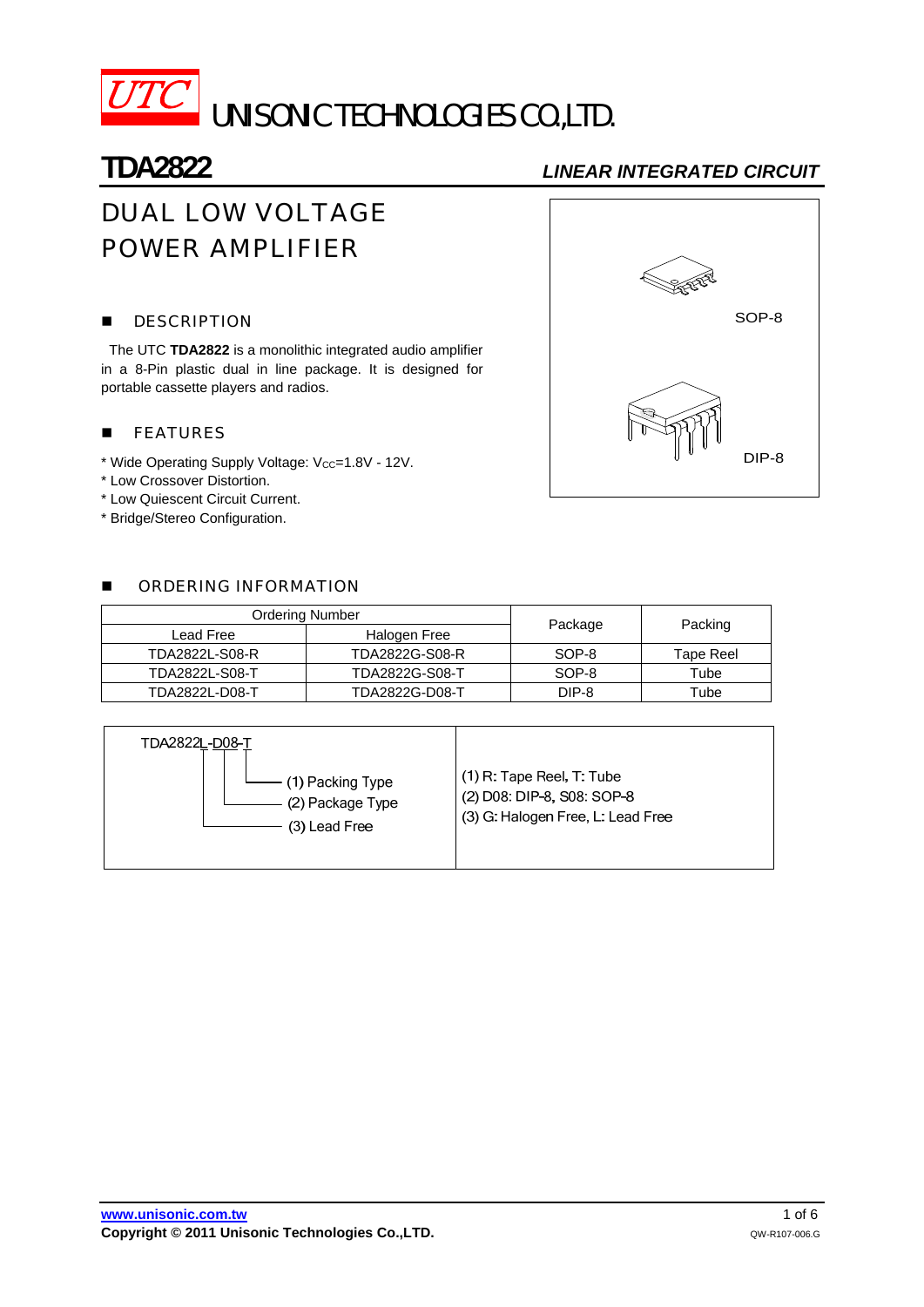# **PIN CONFIGURATIONS**



## **BLOCK DIAGRAM**



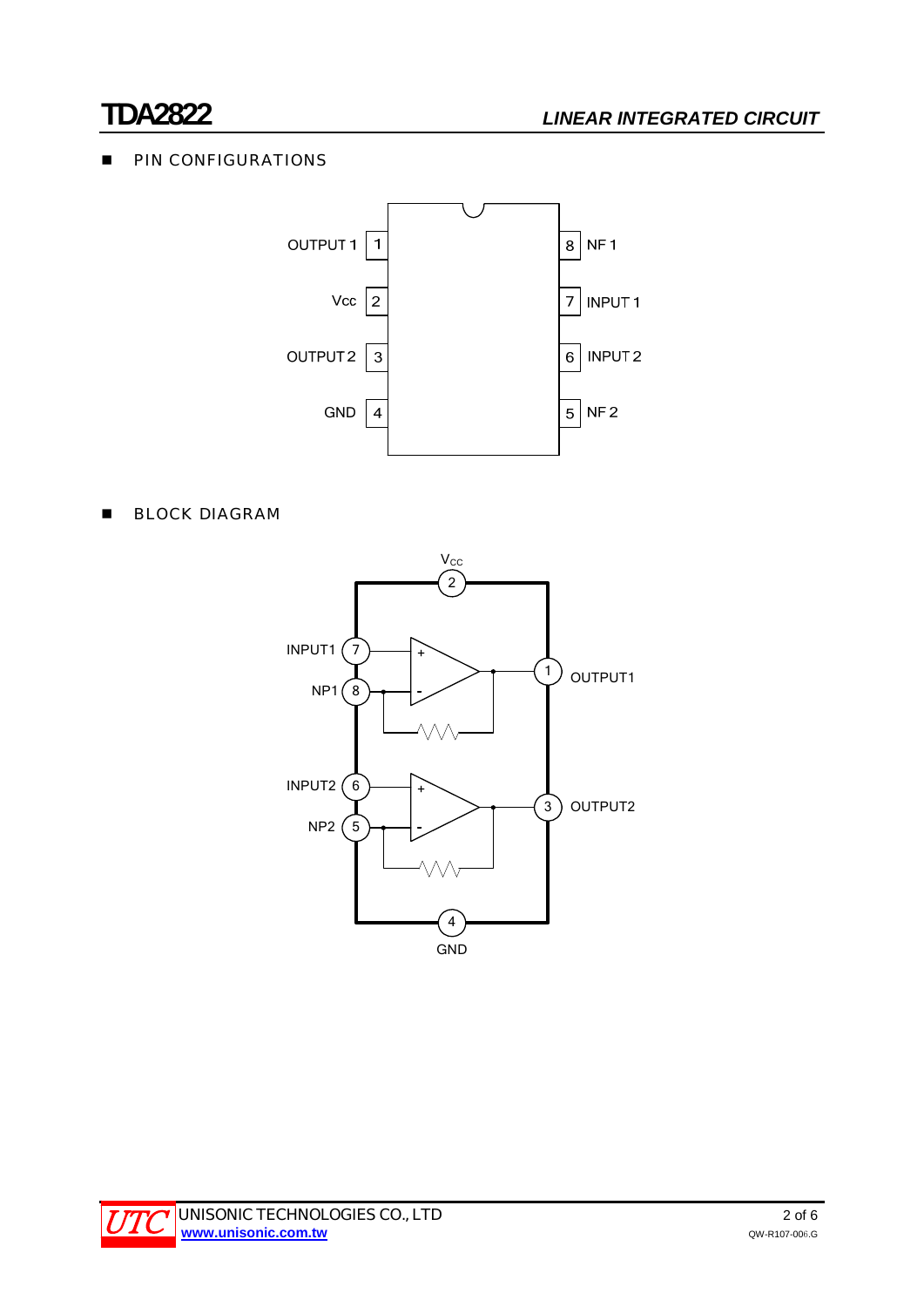### **ABSOLUTE MAXIMUM RATINGS**  $(T_A=25^{\circ}C)$

| <b>PARAMETER</b>             |       | <b>SYMBOL</b>               | <b>RATINGS</b> | JNIT        |  |
|------------------------------|-------|-----------------------------|----------------|-------------|--|
| <b>Supply Voltage</b>        |       | $V_{\rm CC}$                | 15             |             |  |
| Output Peak Current          |       | $I_{O(PEAK)}$               |                | A           |  |
| Power Dissipation            | DIP-8 |                             | 1.0            | W           |  |
|                              | SOP-8 | $P_D$                       | 0.5            |             |  |
| <b>Operating Temperature</b> |       | Горк                        | $-20 - +85$    | $^{\circ}C$ |  |
| Storage Temperature          |       | $\mathsf{T}_{\textsf{STG}}$ | $-40 - + 150$  | $^{\circ}C$ |  |

Note:1. Absolute maximum ratings are stress ratings only and functional device operation is not implied. The device could be damaged beyond Absolute maximum ratings.

2. The device is guaranteed to meet performance specifications within 0℃~70℃ operating temperature range and assured by design from -20℃~ 85℃

### **ELECTRICAL CHARACTERISTICS** ( $T_A=25^\circ$ C,  $V_{CC}=6V$ ,  $f=1$ kHz, unless otherwise specified)

| <b>PARAMETER</b>                 |               | <b>SYMBOL</b>    | <b>TEST CONDITIONS</b>                                | <b>MIN</b> | TYP      | <b>MAX</b> | <b>UNIT</b> |
|----------------------------------|---------------|------------------|-------------------------------------------------------|------------|----------|------------|-------------|
| <b>Operating Supply Voltage</b>  |               | $V_{\rm CC}$     |                                                       | 1.8        |          | 12         | V           |
| <b>Quiescent Circuit Current</b> |               | $I_{\rm CC}$     | $V_{IN} = 0$                                          |            | 9        |            | mA          |
| Closed Loop Voltage Gain         | Stereo        | $G_{\text{VC}}$  |                                                       |            | 40       |            | dB          |
|                                  | Bridge        |                  |                                                       |            | 40       |            | dB          |
| <b>Channel Balance</b>           |               | <b>CB</b>        | Stereo                                                | -1         | $\Omega$ | 1          | dB          |
| Output Power(Stereo)             | DIP-8         | $P_{OUT}$        | $V_{CC}$ =6V, R <sub>1</sub> =4 $\Omega$ , THD=10%    | 0.4        | 0.65     |            | W           |
|                                  | SOP-8         |                  |                                                       | 0.28       | 0.45     |            |             |
|                                  | $DIP-8$       |                  | $V_{CC}$ =3V, R <sub>L</sub> =4 $\Omega$ , THD=10%    |            | 0.11     |            | W           |
|                                  | SOP-8         |                  |                                                       |            | 0.07     |            |             |
| Output Power (Bridge)            | $DIP-8$       | $P_{OUT}$        | $V_{CC} = 6V$ , R <sub>1</sub> = 4 $\Omega$ , THD=10% | 0.9        | 1.35     |            | W           |
|                                  | SOP-8         |                  |                                                       | 0.63       | 0.94     |            |             |
|                                  | DIP-8         |                  | $V_{CC} = 3V$ , $R_1 = 4\Omega$ , THD=10%             |            | 0.35     |            | W           |
|                                  | SOP-8         |                  |                                                       |            | 0.24     |            |             |
| Total Harmonic Distortion        | Stereo        | <b>THD</b>       | $R_L = 8\Omega$ , $P_{OUT} = 0.2W$                    |            | 0.5      |            | $\%$        |
|                                  | <b>Bridge</b> |                  | $R_L = 8\Omega$ , $P_{OUT} = 0.5W$                    |            | 0.5      |            | $\%$        |
| <b>Ripple Rejection</b>          |               | RR.              | Stereo, $f=100$ Hz, $C3=100 \mu F$                    | 24         | 30       |            | dB          |
| <b>Output Noise Voltage</b>      |               | еN               | Stereo, BW(-3dB)=20Hz ~20kHz                          |            | 0.5      | 2.0        | mV          |
| <b>Cross Talk</b>                |               | $C_{\mathsf{T}}$ | Stereo, f=1kHz                                        |            | 50       |            | dB          |
| Input Resistance                 |               | $R_{IN}$         |                                                       | 100        |          |            | $k\Omega$   |

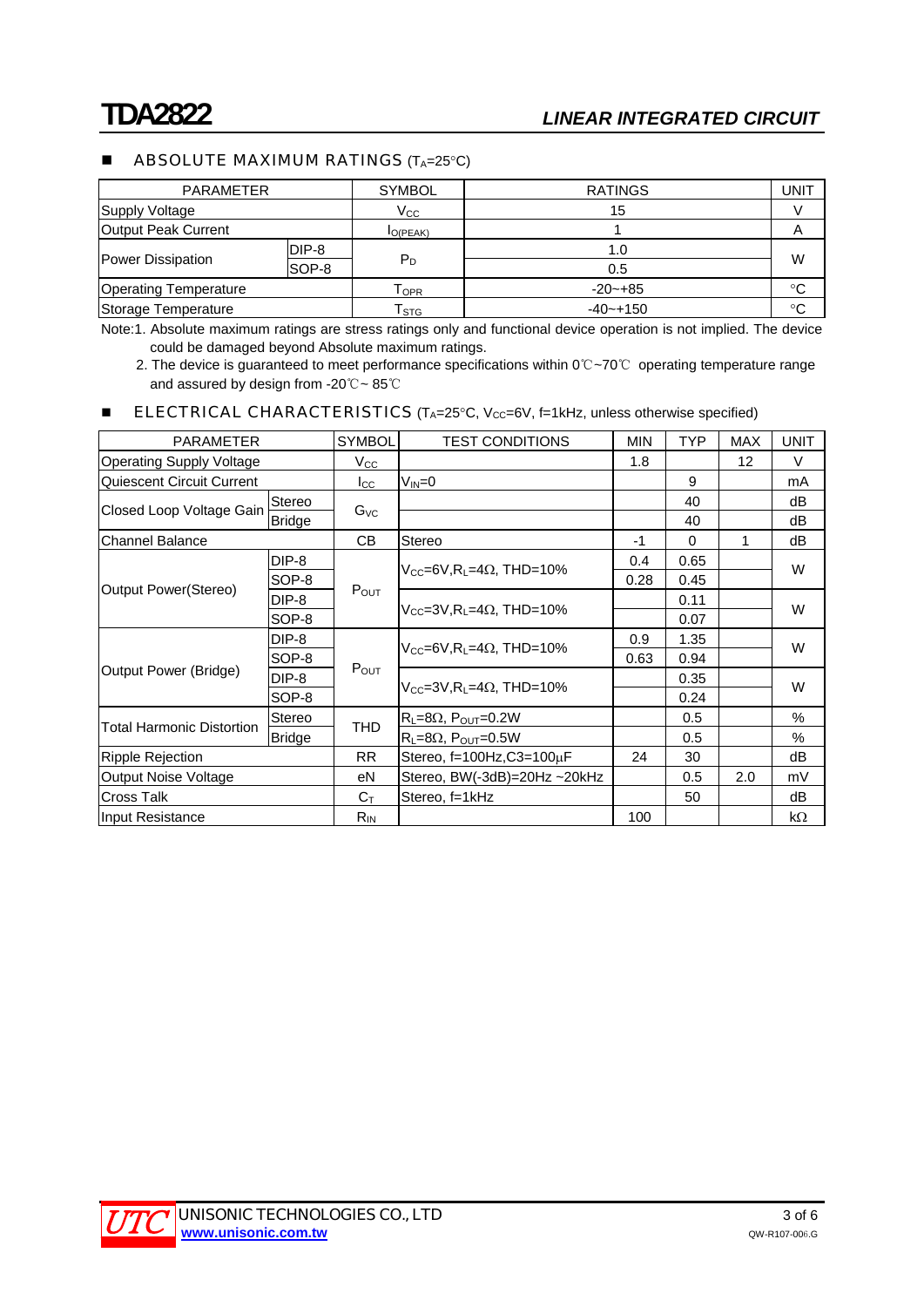# **TEST CIRCUIT**

# **STEREO**



BRIDGE



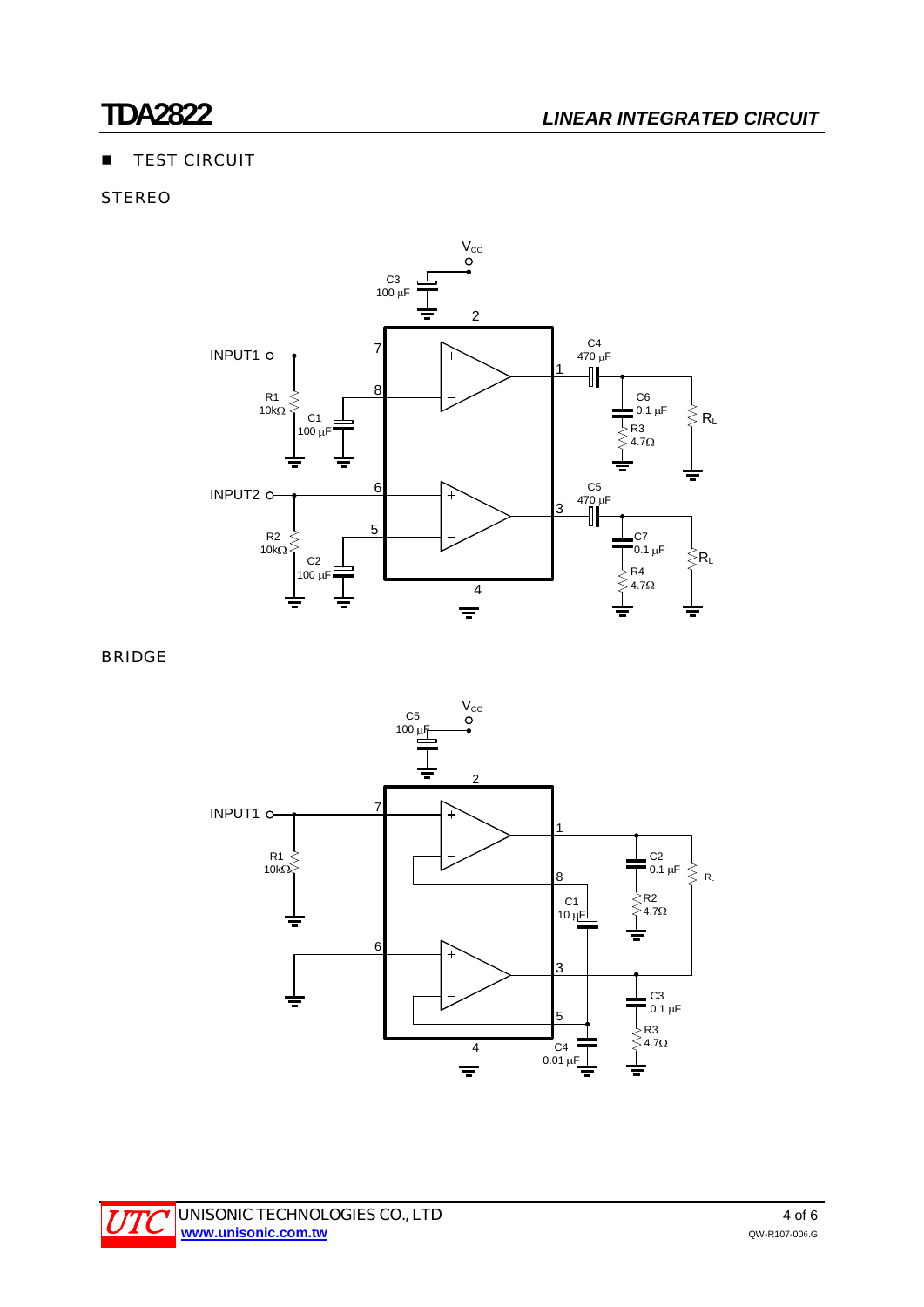# **SCHEMATIC DIAGRAM**